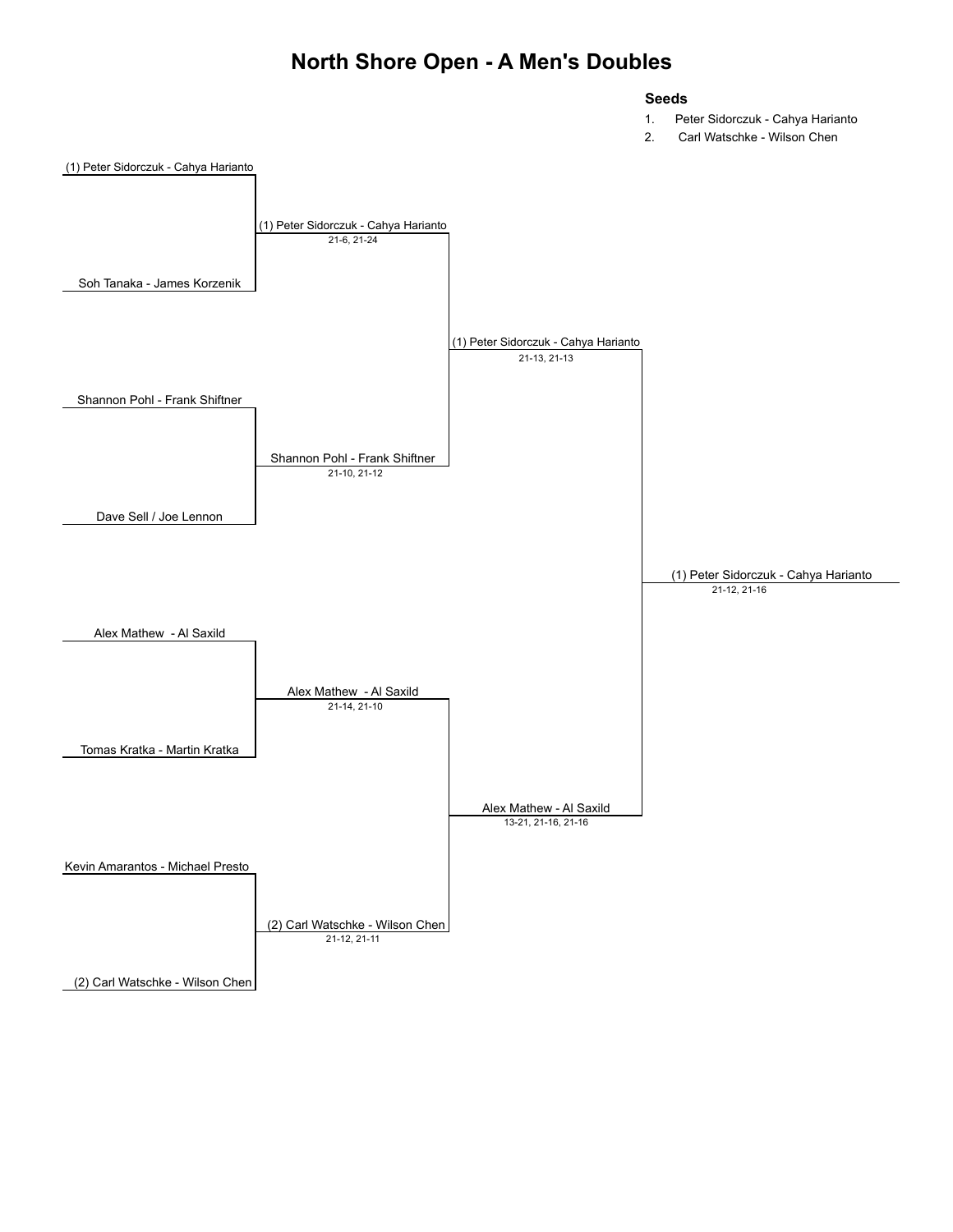# **North Shore Open - A Men's Singles**

#### **Seeds**

1. Peter Sidorczuk

|                       | 2.<br>Jimmy Ye                 |                                     |                     |
|-----------------------|--------------------------------|-------------------------------------|---------------------|
| (1) Peter Sidorczuk   |                                |                                     |                     |
|                       | (1) Peter Sidorczuk            |                                     |                     |
|                       |                                |                                     |                     |
| <b>Bye</b>            |                                |                                     |                     |
|                       |                                |                                     |                     |
|                       |                                | (1) Peter Sidorczuk<br>21-11, 21-15 |                     |
| Thomas Kratka         |                                |                                     |                     |
|                       |                                |                                     |                     |
|                       | <b>Kevin Amarantos</b>         |                                     |                     |
| Kevin Amarantos       | 11-21, 21-11, 21-11            |                                     |                     |
|                       |                                |                                     |                     |
|                       |                                |                                     | (1) Peter Sidorczuk |
| Jian Wu               |                                |                                     | 21-23, 21-7, 21-18  |
|                       |                                |                                     |                     |
|                       | Jian Wu                        |                                     |                     |
|                       |                                |                                     |                     |
| <b>Bye</b>            |                                |                                     |                     |
|                       |                                | Jian Wu                             |                     |
|                       |                                | 21-6, 21-10                         |                     |
| James Korzenik        |                                |                                     |                     |
|                       | James Korzenik                 |                                     |                     |
|                       | W/O                            |                                     |                     |
| Kaushik Nagaraj       |                                |                                     |                     |
|                       |                                |                                     |                     |
|                       |                                |                                     | Carl Watschke       |
|                       |                                |                                     |                     |
| Martin Kratka         |                                |                                     | 19-21, 21-17, 22-20 |
|                       |                                |                                     |                     |
|                       | Carl Watschke                  |                                     |                     |
|                       | 21-9, 21-9                     |                                     |                     |
| Carl Watschke         |                                |                                     |                     |
|                       |                                | Carl Watschke                       |                     |
|                       |                                | 19-21, 21-11, 21-19                 |                     |
| <b>Bye</b>            |                                |                                     |                     |
|                       | Milan Kratka                   |                                     |                     |
|                       |                                |                                     |                     |
| Milan Kratka          |                                |                                     |                     |
|                       |                                |                                     | Carl Watschke       |
|                       |                                |                                     | 13-21, 21-17, 21-14 |
| Frank Schiftner       |                                |                                     |                     |
|                       |                                |                                     |                     |
|                       | Frank Schiftner<br>21-11, 21-8 |                                     |                     |
| <b>Michael Presto</b> |                                |                                     |                     |
|                       |                                |                                     |                     |
|                       |                                | (2) Jimmy Ye                        |                     |
| <b>Bye</b>            |                                | 21-13, 21-8                         |                     |
|                       | (2) Jimmy Ye                   |                                     |                     |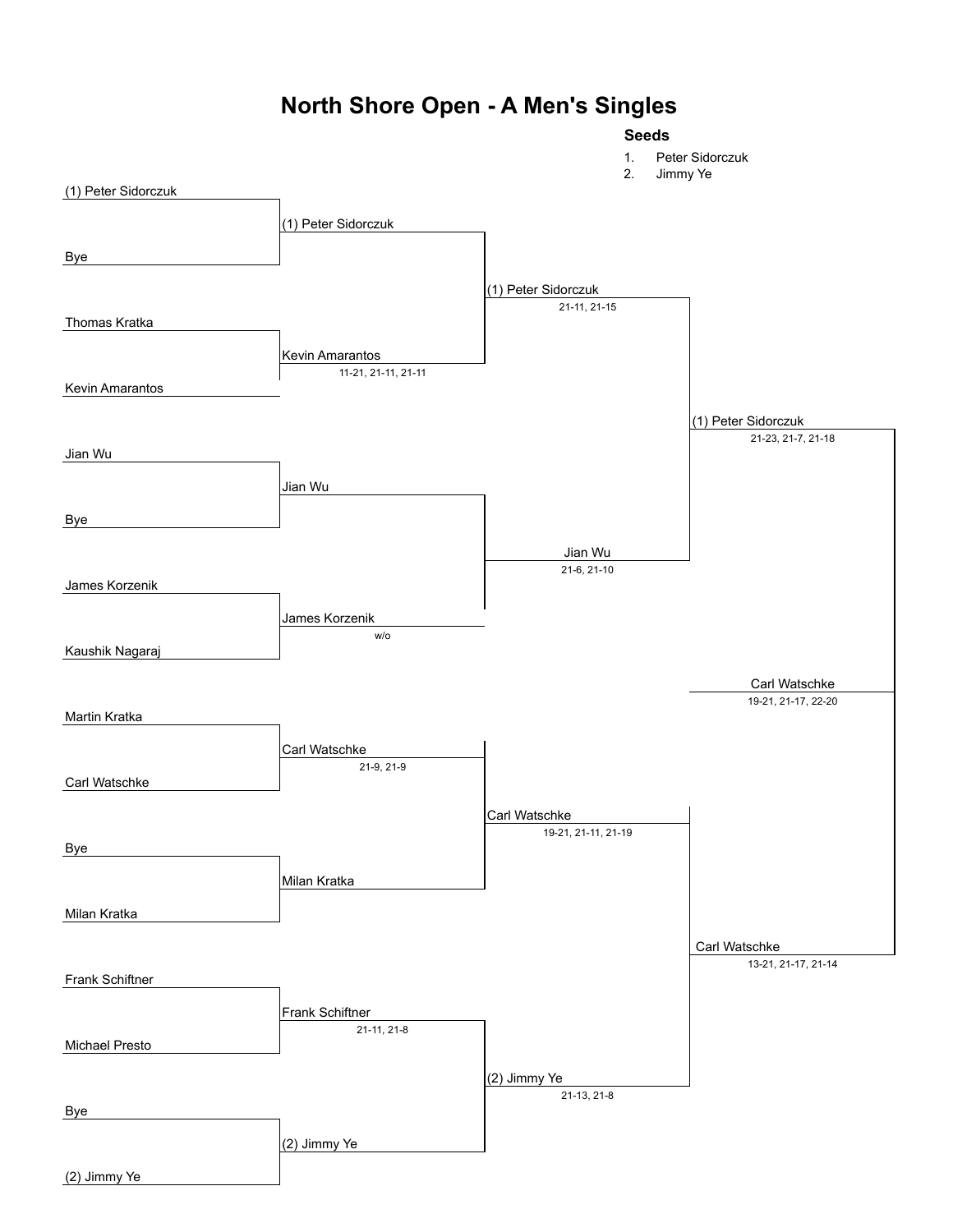#### **North Shore Open - A Women's Doubles**

**Seeds**

1. Jayne Piepenburg - Hiroko Tomac

2. Marissa Ripoli - Renee Olson

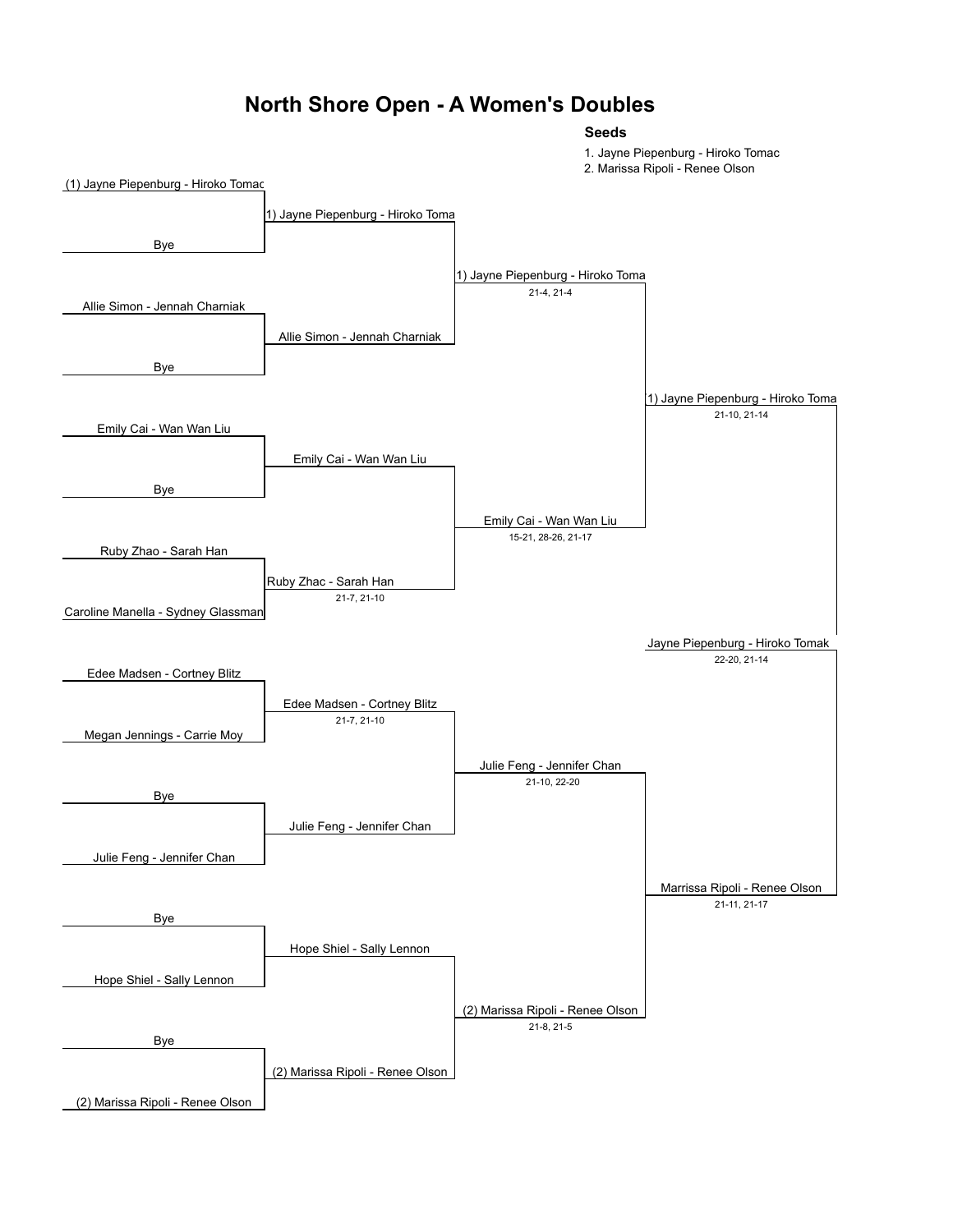#### **North Shore Open - A Women's Singles**

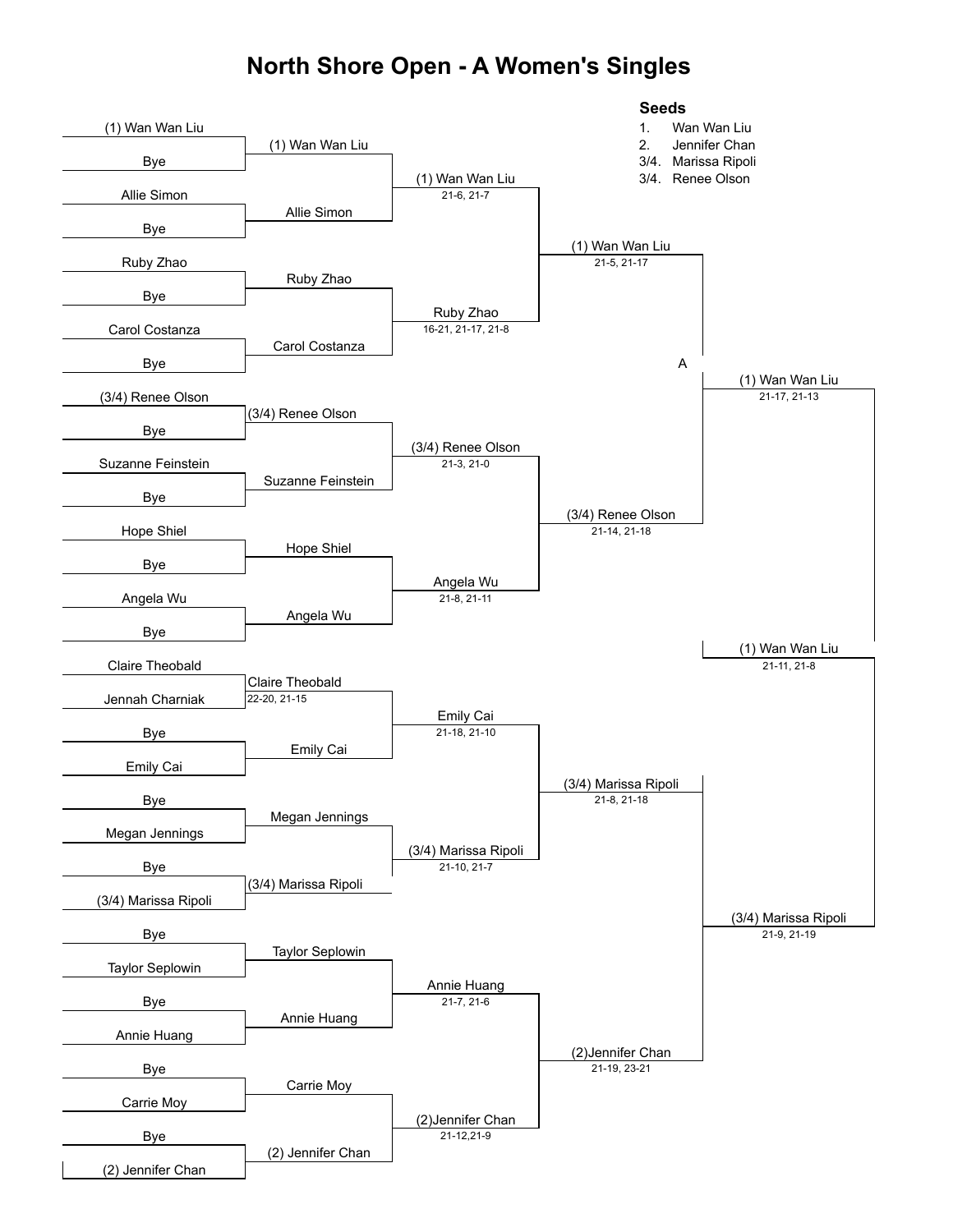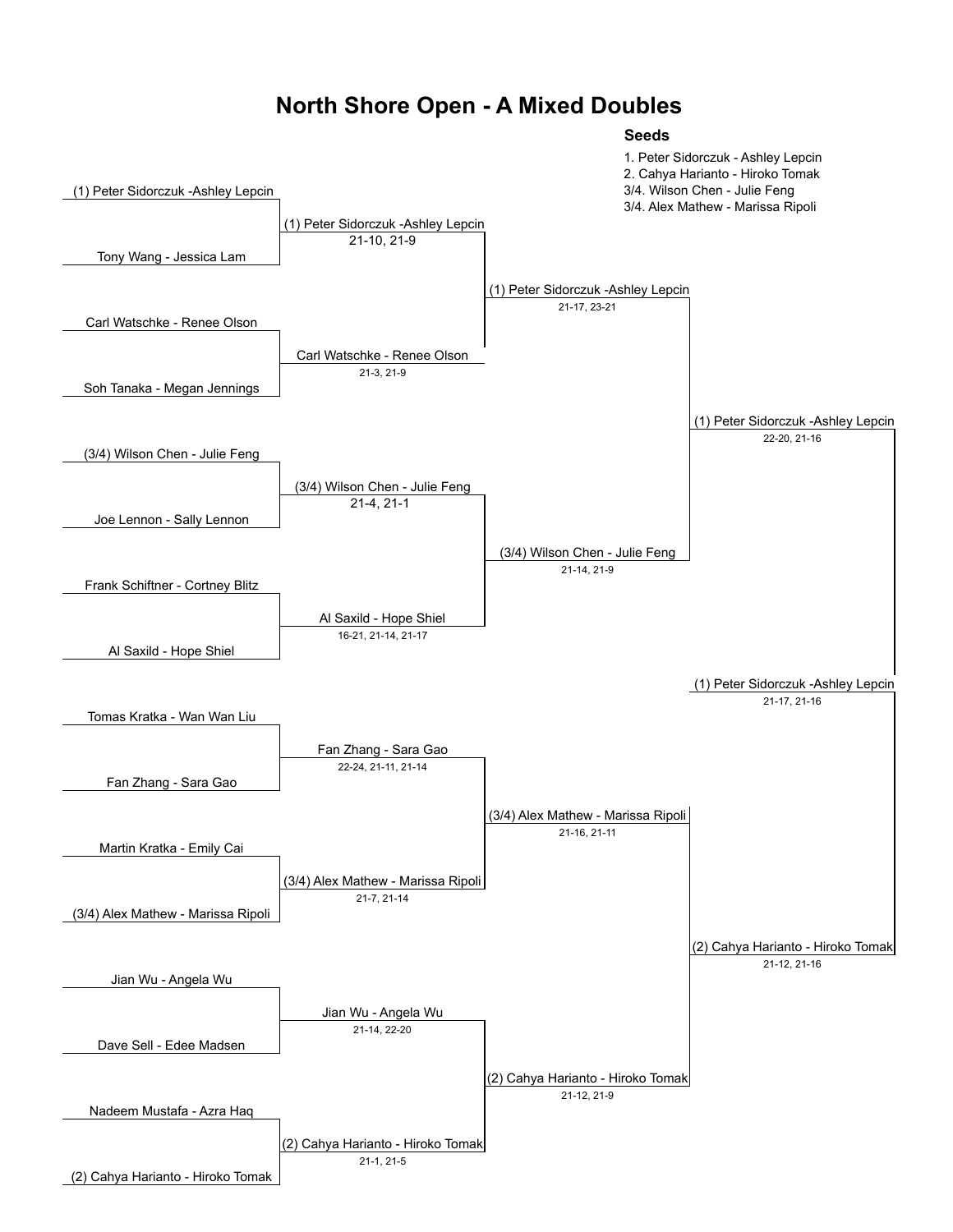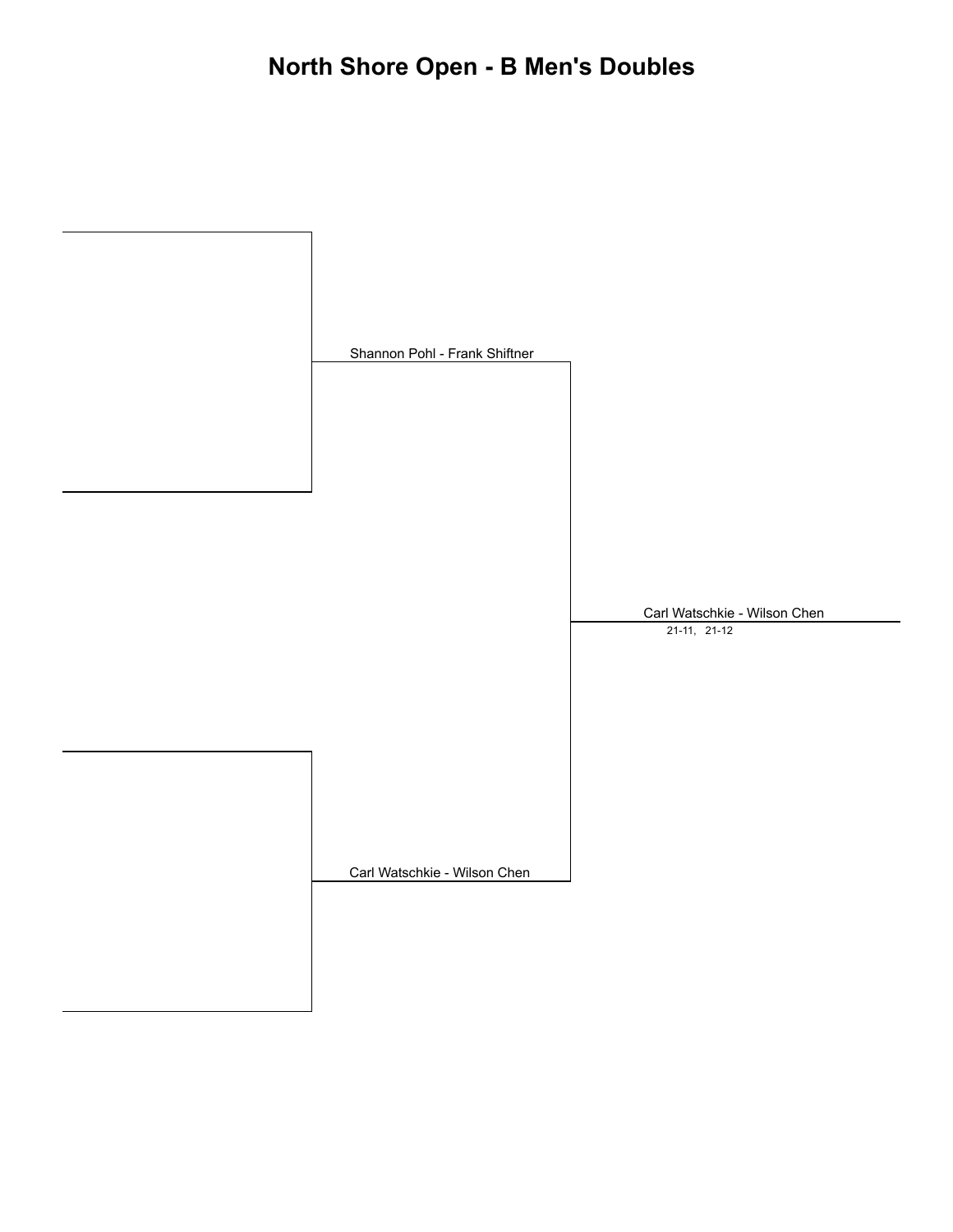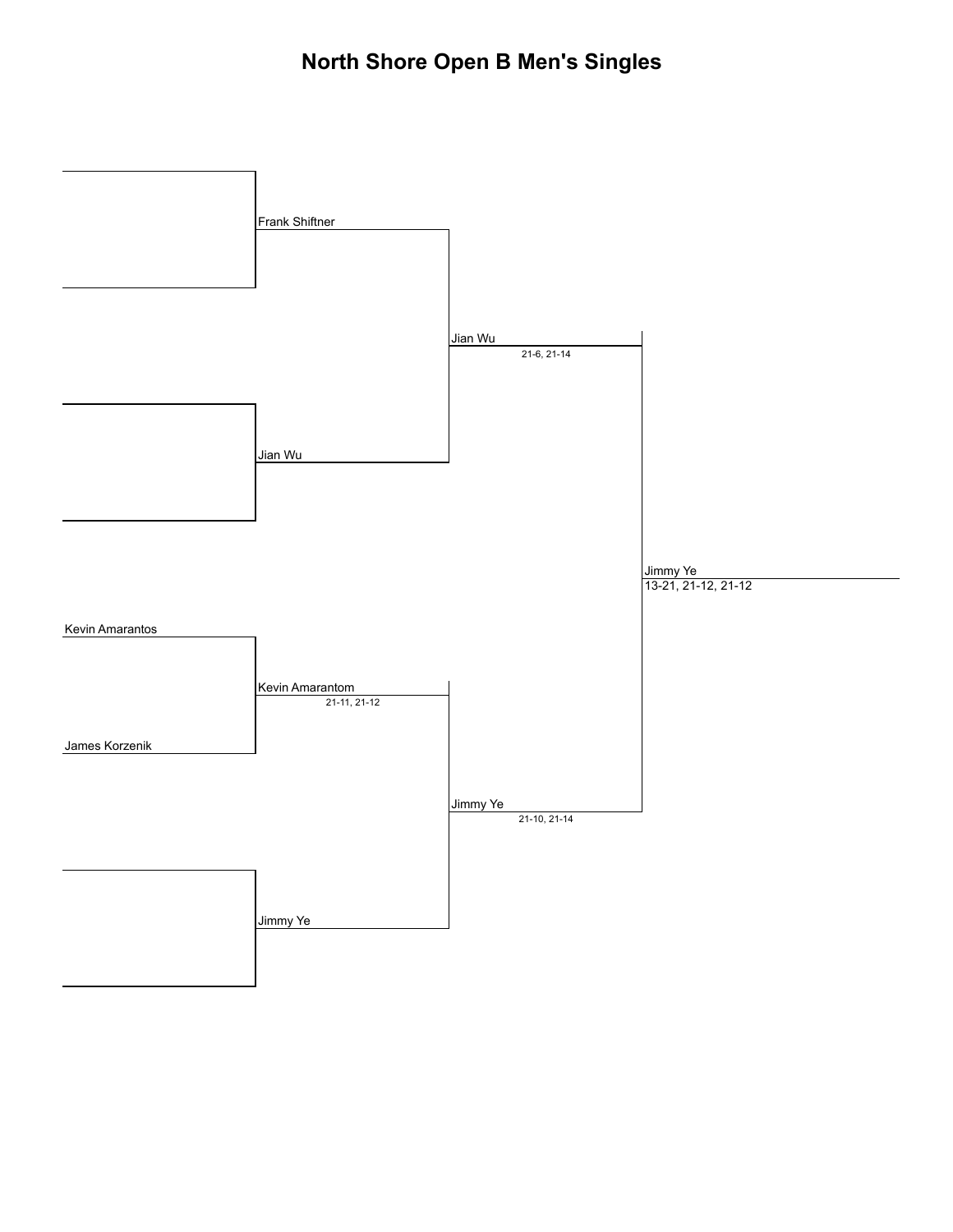## **North Shore Open - B Women's Doubles**

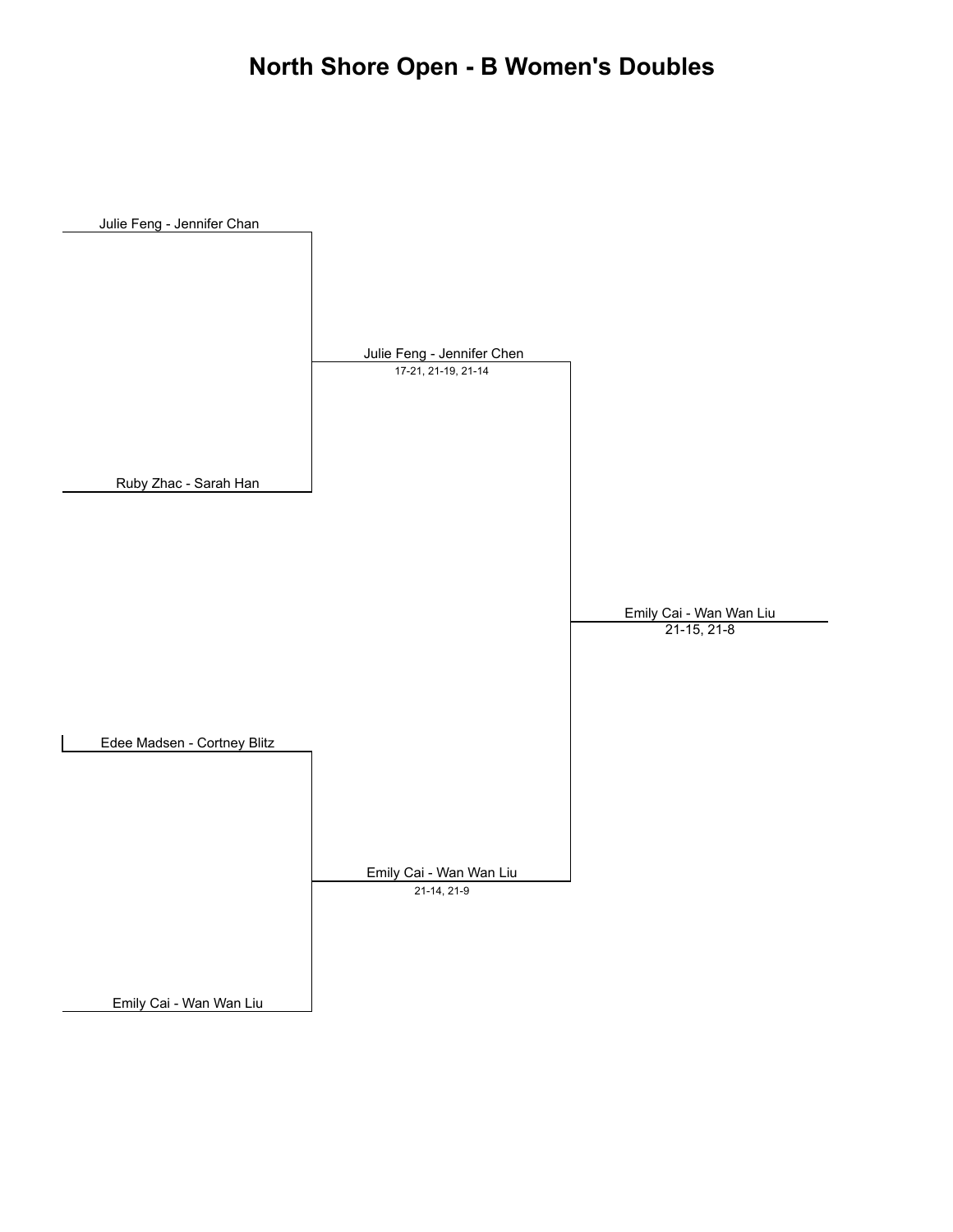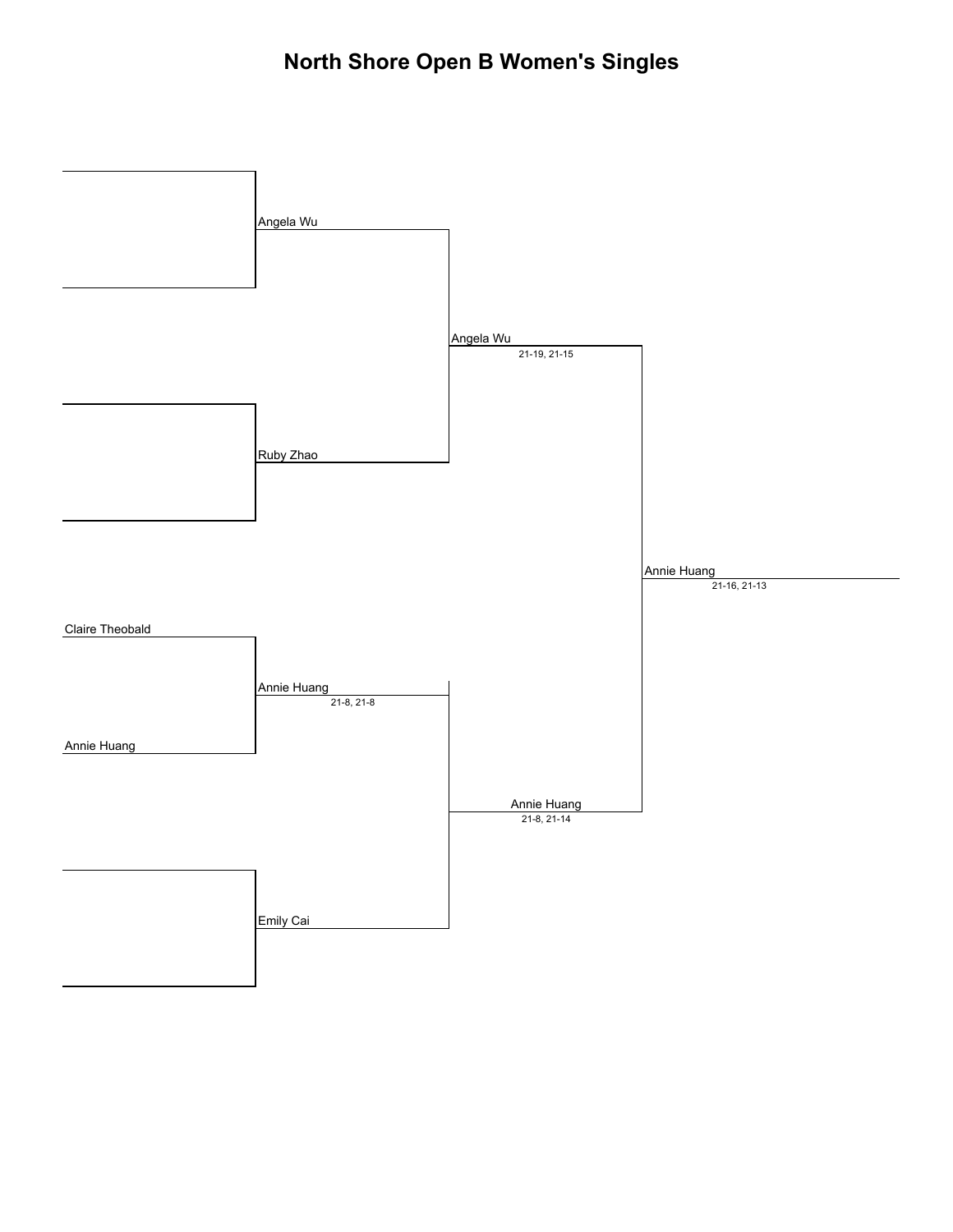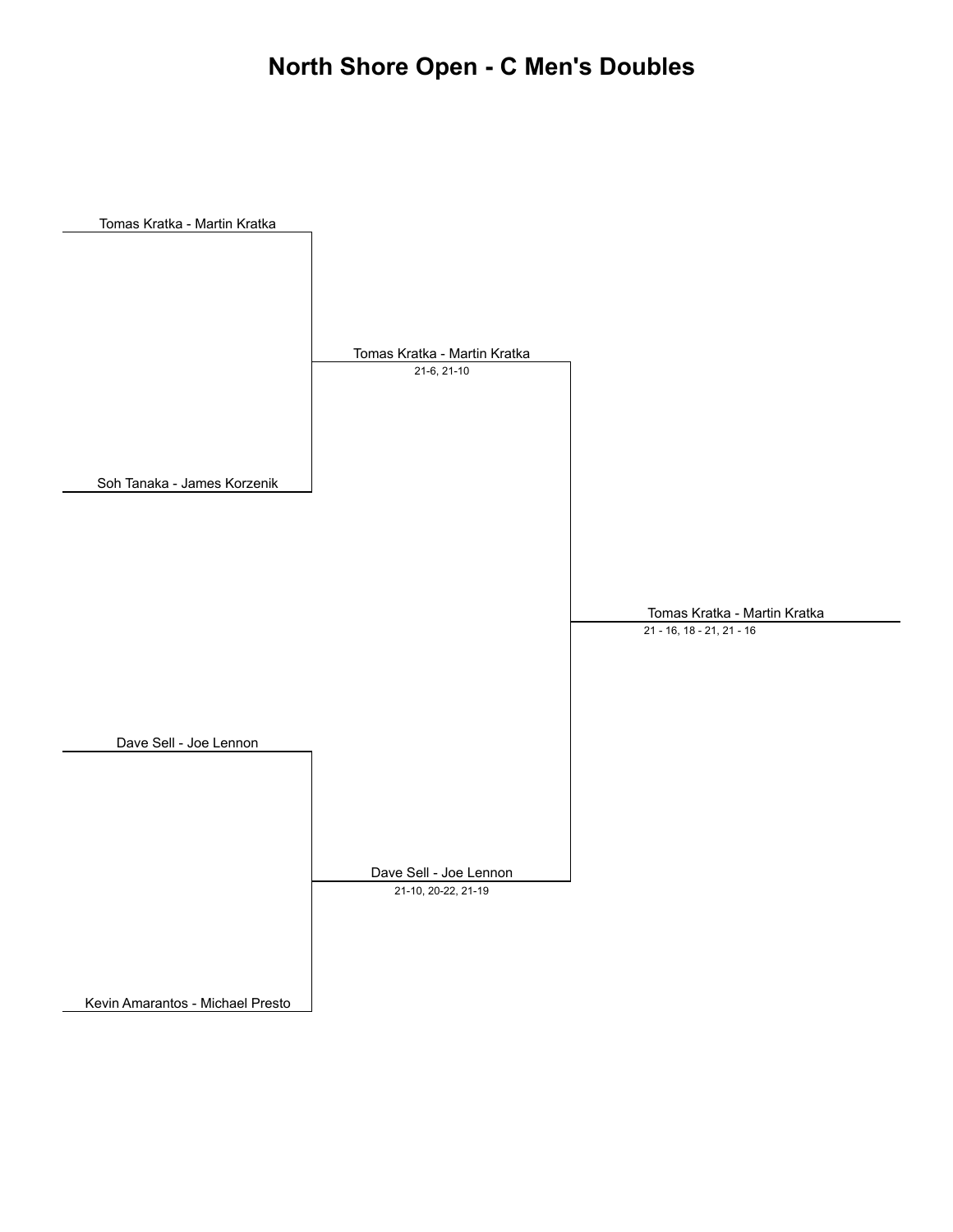## **North Shore Open C Men's Singles**

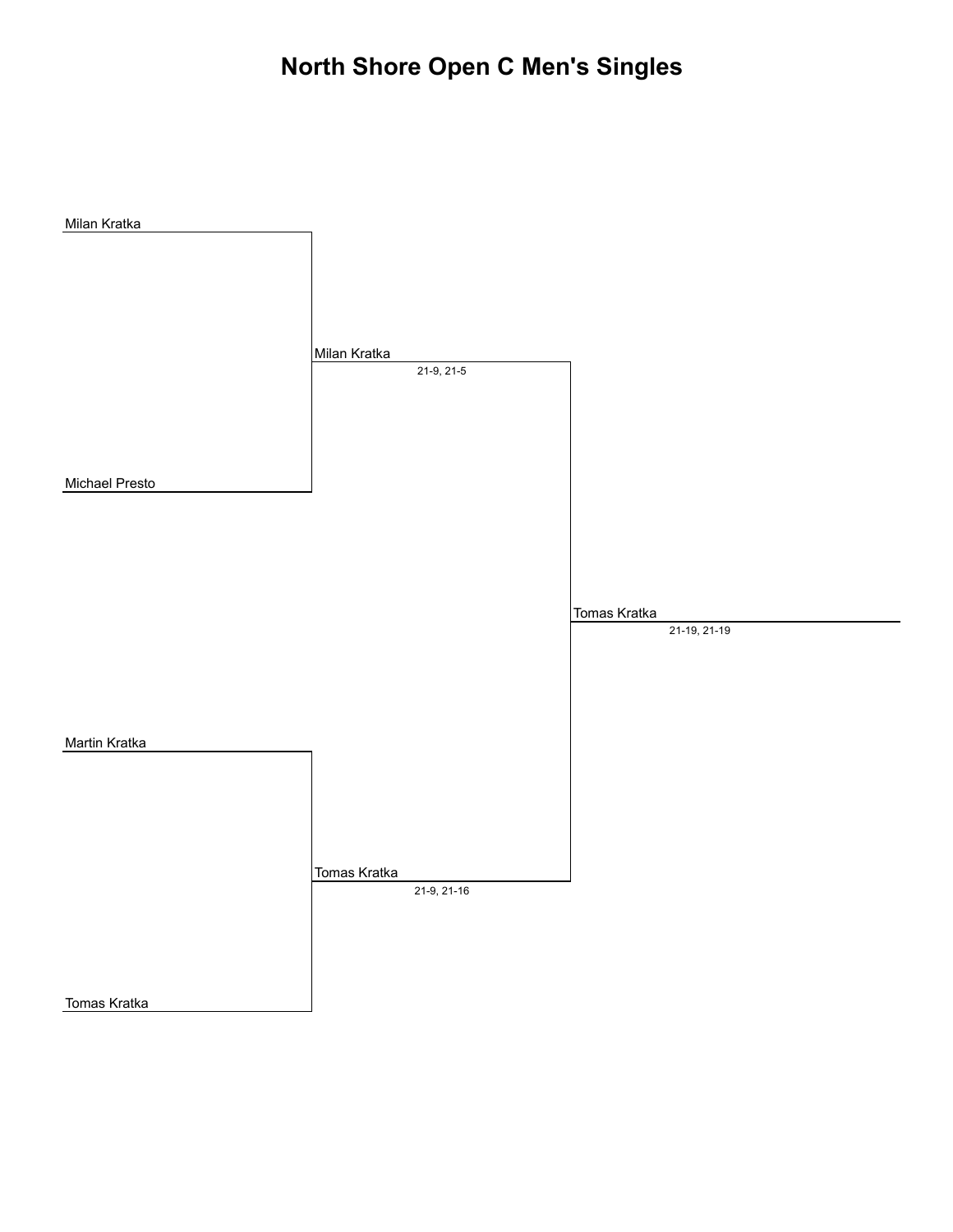## **North Shore Open - C Women's Doubles**

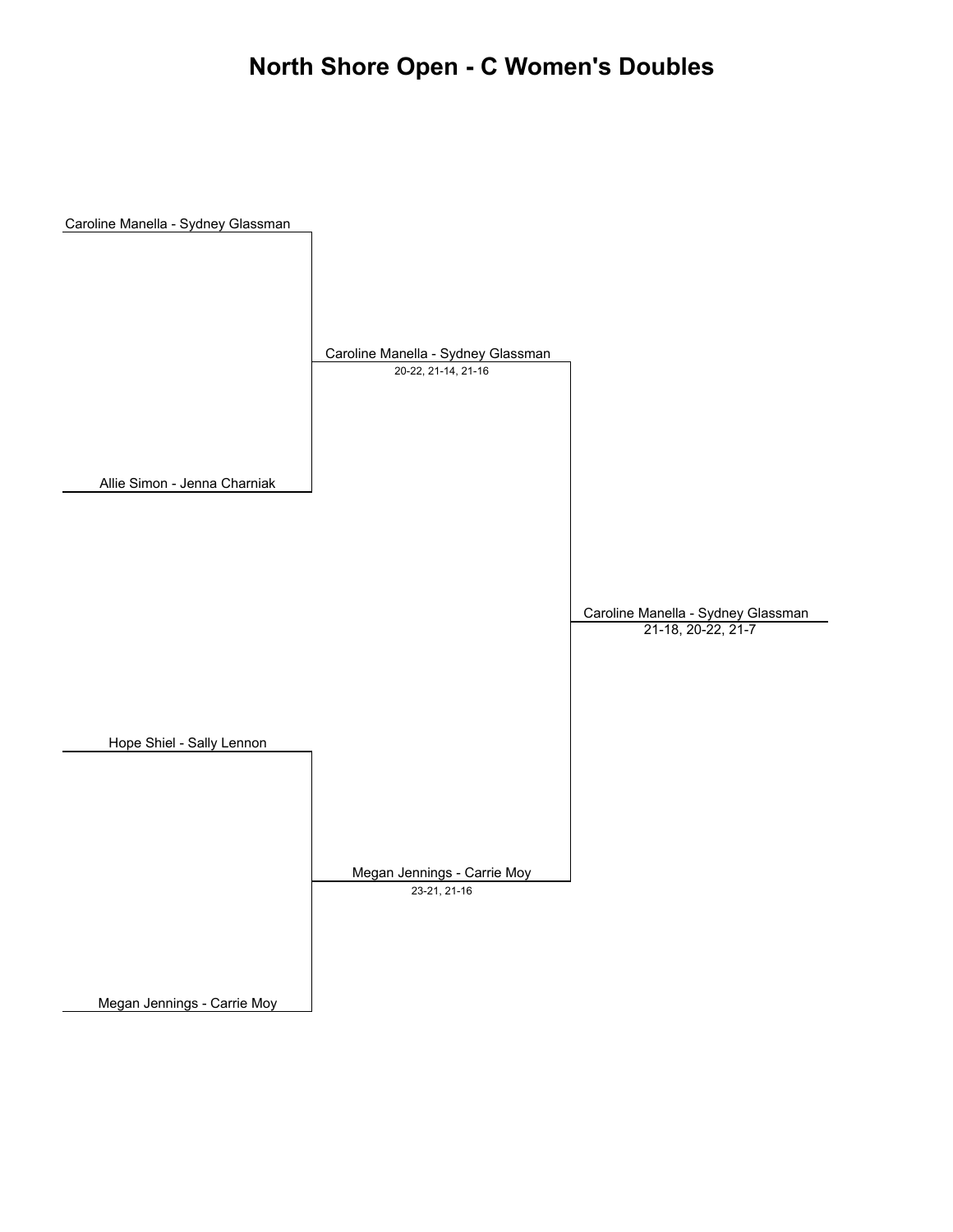# **North Shore Open C Women's Singles**

| Carol Costanza    |                            |                                       |                                        |
|-------------------|----------------------------|---------------------------------------|----------------------------------------|
|                   | Carol Costanza             |                                       |                                        |
|                   |                            |                                       |                                        |
| <b>Bye</b>        |                            |                                       |                                        |
|                   |                            | Carol Costanza                        |                                        |
| Allie Simon       |                            | 21-7, 21-11                           |                                        |
|                   |                            |                                       |                                        |
|                   | Allie Simon                |                                       |                                        |
| <b>Bye</b>        |                            |                                       |                                        |
|                   |                            |                                       | Carol Costanza                         |
|                   |                            |                                       | 21-14, 21-7                            |
| Hope Shiel        |                            |                                       |                                        |
|                   | <b>Hope Shiel</b>          |                                       |                                        |
| <b>Bye</b>        |                            |                                       |                                        |
|                   |                            |                                       |                                        |
|                   |                            | Jenna Charmiak<br>13-21, 24-22, 21-15 |                                        |
| Jenna Charmiak    |                            |                                       |                                        |
|                   | Jenna Charmiak             |                                       |                                        |
|                   |                            |                                       |                                        |
| Bye               |                            |                                       |                                        |
|                   |                            |                                       | Carol Costanza                         |
| Carrie Moy        |                            |                                       | 21-10, 21-8                            |
|                   |                            |                                       |                                        |
|                   | Carrie Moy<br>$21-6, 21-1$ |                                       |                                        |
| <b>Bye</b>        |                            |                                       |                                        |
|                   |                            | Carrie Moy                            |                                        |
|                   |                            | $21-6, 21-1$                          |                                        |
| <b>Bye</b>        |                            |                                       |                                        |
|                   | Suzanne Feinstein          |                                       |                                        |
| Suzanne Feinstein |                            |                                       |                                        |
|                   |                            |                                       |                                        |
|                   |                            |                                       | <b>Taylor Seplowin</b><br>21-10, 21-11 |
| <b>Bye</b>        |                            |                                       |                                        |
|                   | Megan Jennings             |                                       |                                        |
|                   |                            |                                       |                                        |
| Megan Jennings    |                            |                                       |                                        |
|                   |                            | <b>Taylor Seplowin</b>                |                                        |
| <b>Bye</b>        |                            | 21-13, 17-21, 21-19                   |                                        |
|                   |                            |                                       |                                        |
|                   | <b>Taylor Seplowin</b>     |                                       |                                        |
| Taylor Seplowin   |                            |                                       |                                        |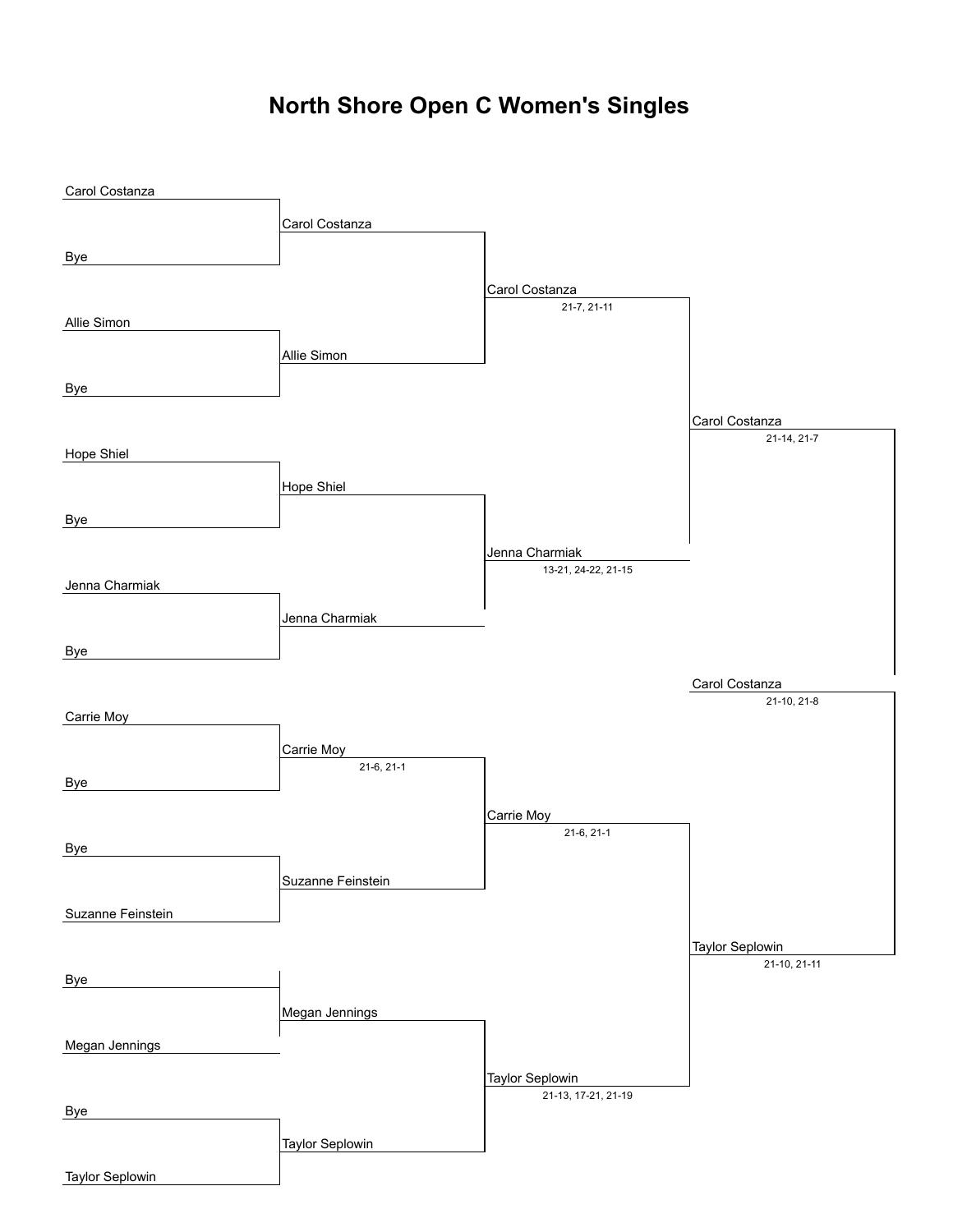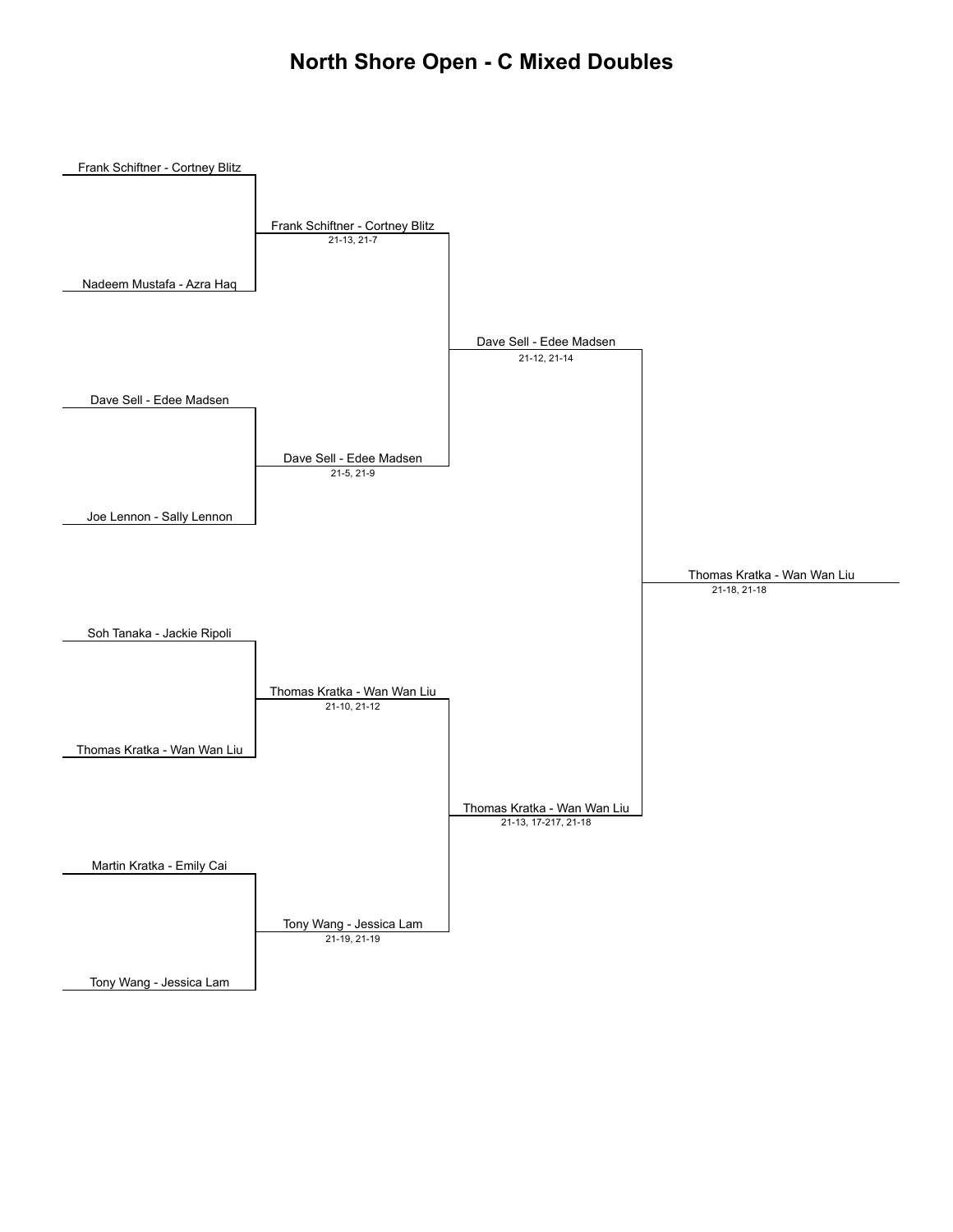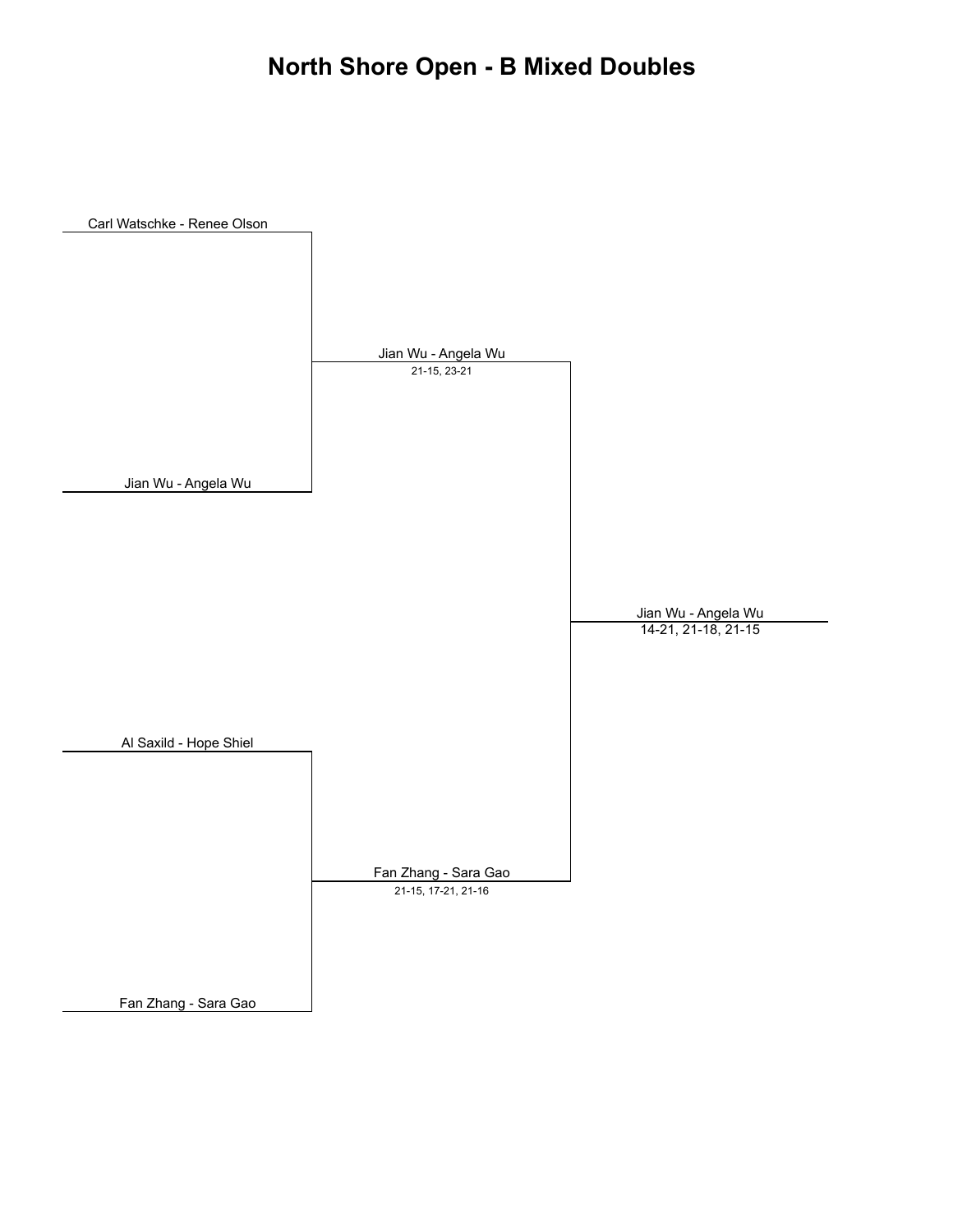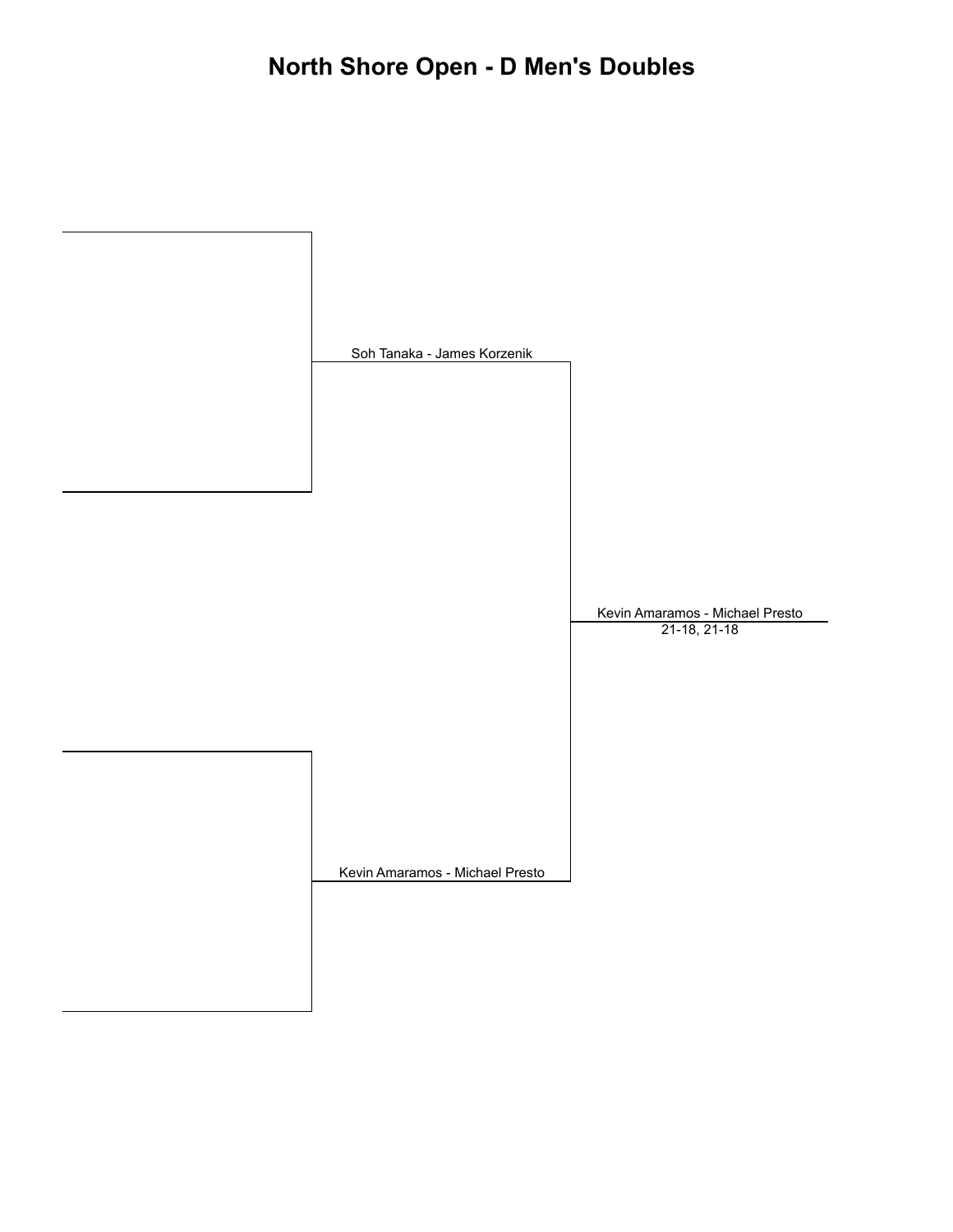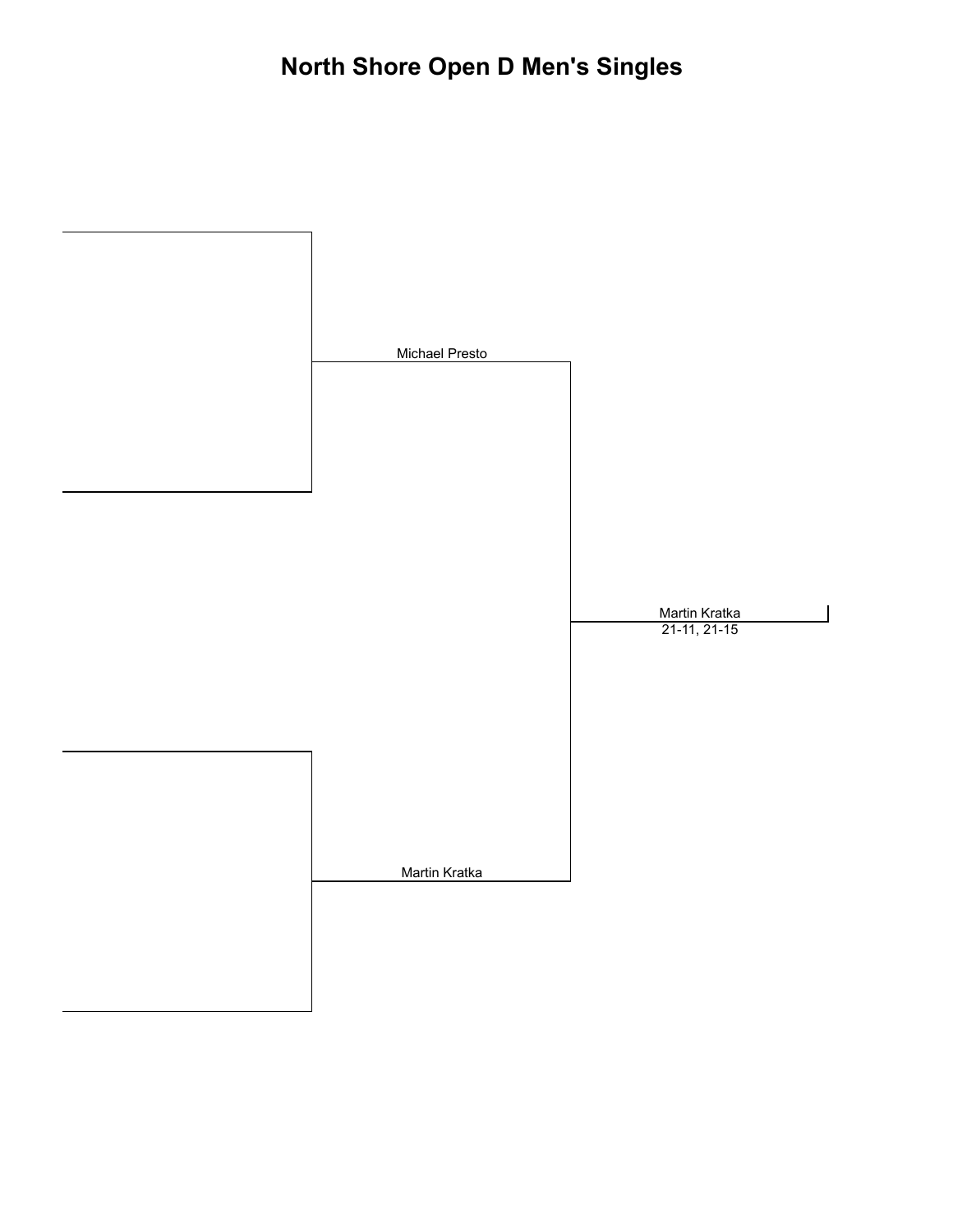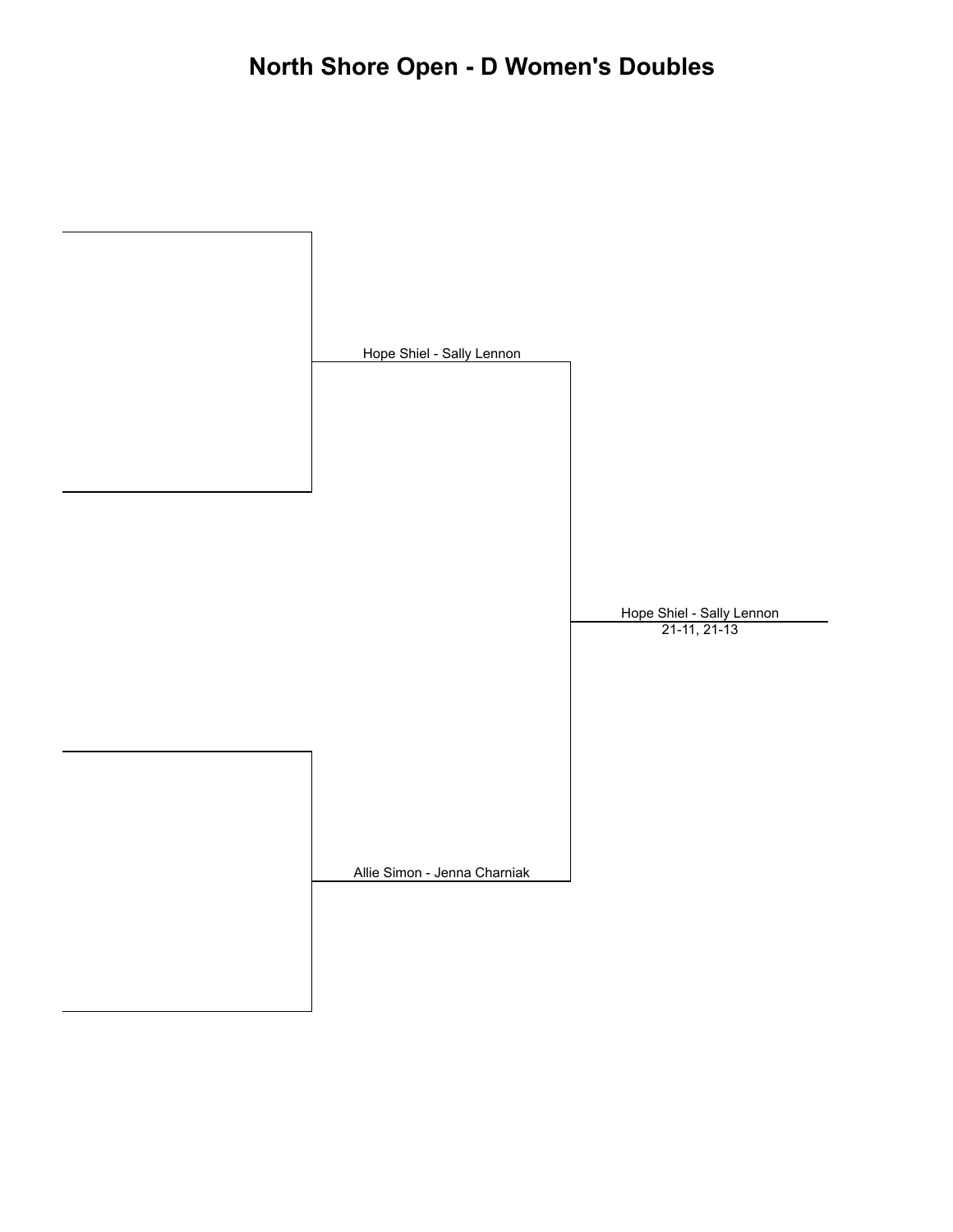# **North Shore Open D Women's Singles**